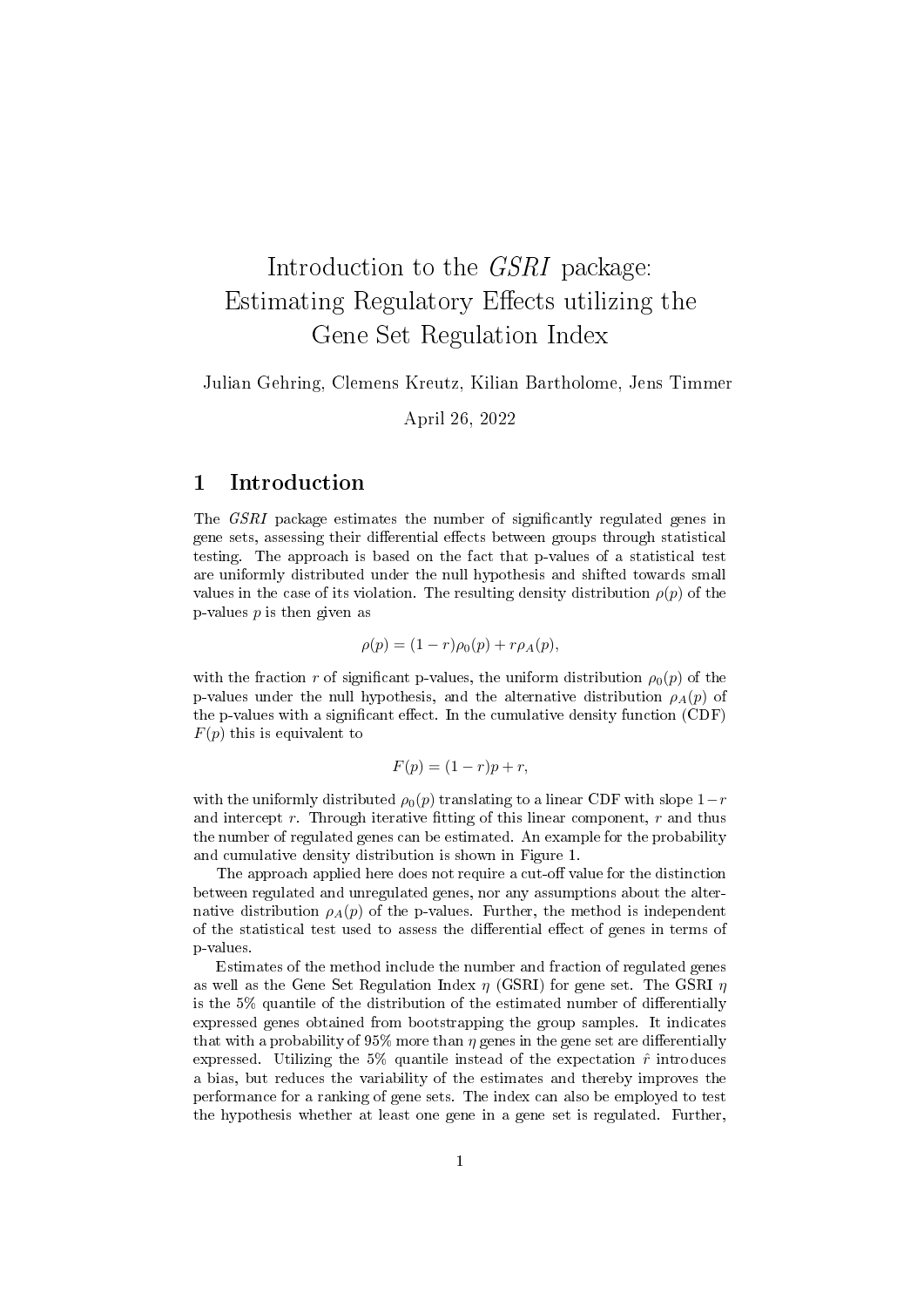<span id="page-1-0"></span>

Figure 1: Distributions of p-values in the probability and cumulative density, as shown in the left and right panel, respectively. The ratio  $r$  of significant tests have an unknown distribution shifted towards zero, while the remaining fraction of  $1 - r$  tests exhibits a uniform distribution. This translates to a linear CDF with slope  $1 - r$  and intercept r. By fitting the linear component of the CDF, as indicated by the dashed line, the ratio of signicant tests can be estimated.

different gene sets can be compared or ranked according to the estimated amount of regulation. For details of the method, an application to experimental data, and a comparison with related approaches, see [\[1\]](#page-8-0).

# 2 Data set

In this introduction we use the expression data set provided with the Biobase package. It contains the expression intensities of 26 microarray samples with a subset of 500 probe sets. The phenotypes associated with the samples are stored in the pheno data of the ExpressionSet, including the categorical variables type of disease and sex represented as factors, as well as the continuous score indicating the progress of the disease.

```
> library(Biobase)
> data(sample.ExpressionSet)
> eset <- sample.ExpressionSet
> eset
ExpressionSet (storageMode: lockedEnvironment)
assayData: 500 features, 26 samples
  element names: exprs, se.exprs
protocolData: none
phenoData
  sampleNames: A B ... Z (26 total)
  varLabels: sex type score
  varMetadata: labelDescription
```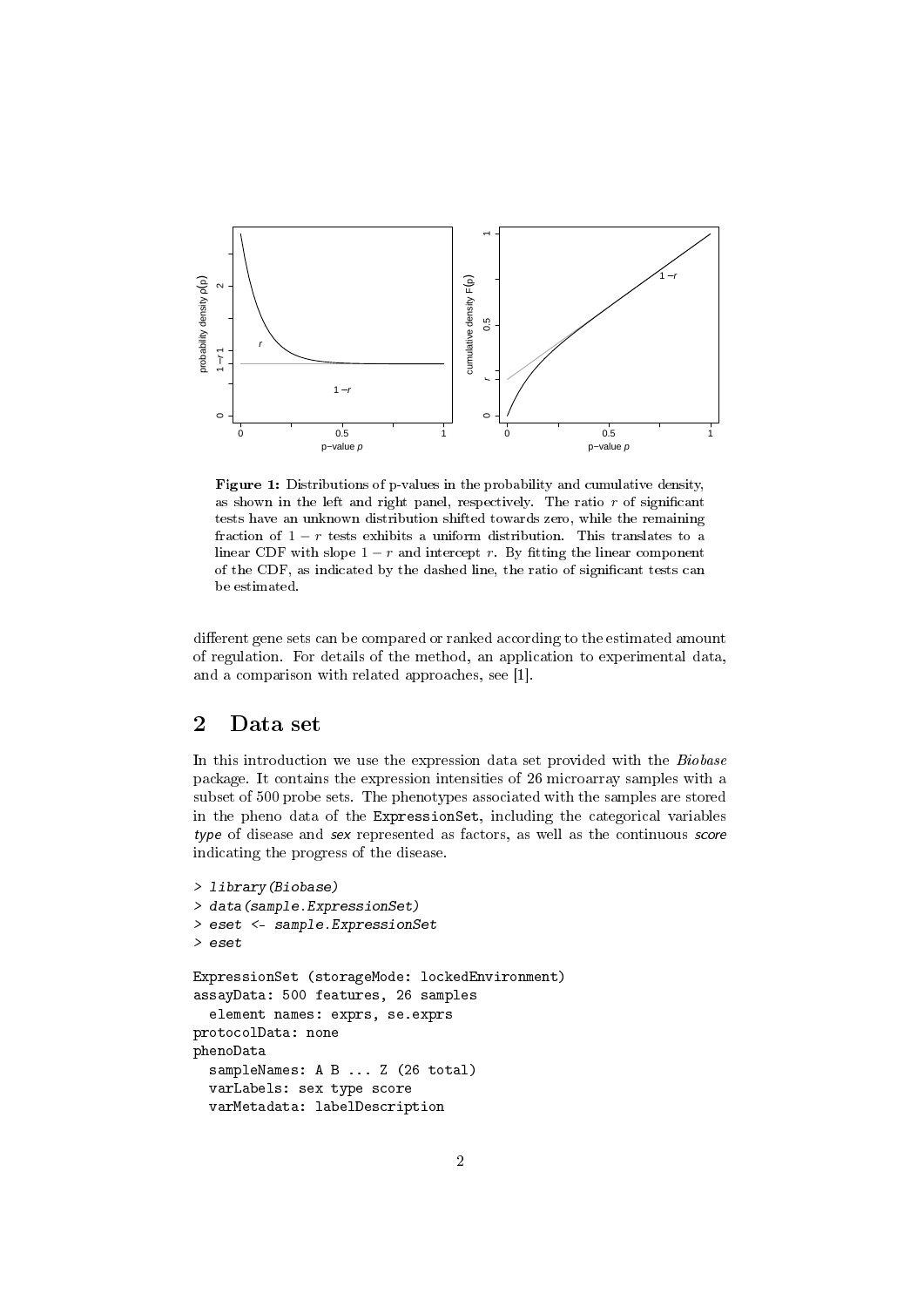```
featureData: none
experimentData: use 'experimentData(object)'
Annotation: hgu95av2
> exprs <- exprs(eset)
> phenotypes <- pData(phenoData(eset))
> summary(phenotypes)
    sex type score
Female:11 Case :15 Min. :0.1000
Male :15 Control:11 1st Qu.:0.3275
                        Median :0.4150
                        Mean : 0.5369
                        3rd Qu.:0.7650
                        Max. : 0.9800
```
Please note that we are using this sample data to illustrate general workflows for the analysis of gene sets with the GSRI package. Therefore, the results obtained here should not be interpreted in the context of their biological meaning.

# 3 Analysis for a single gene set

Given the expression data we want to find out how many genes show a differential effect with respect to the phenotypic variables, in our case the groups sex and type. In a first step we include all genes in the analysis and focus on the type phenotype.

```
> library(GSRI)
> gAllProbes <- gsri(eset, phenotypes$type)
> gAllProbes
 pRegGenes pRegGenesSd nRegGenes GSRI(5%) nGenes
1 0.1425405 0.1428812 71 0 500
```
This indicates that around 14% of the genes seem to be regulated. However, taking the corresponding standard deviation of around 14% and the GSRI of  $0\%$  at the 5% confidence level into account, we have just an indication for a differential effect.

In the next step we exclude the controls of the Affymetrix microarray since they do not contain relevant information for our analysis. For this we define an object gsAllGenes of the class GeneSet with the subset of genes of interest. Note that in this case we could also use a subset of eset or exprs without an additional *GeneSet* object. For more details on how to define, import, and manipulate gene sets, please refer to the documentation of the GSEABase package [\[2\]](#page-8-1).

```
> library(GSEABase)
> gs <- GeneSet(eset, setName="allGenes")
> ind <- grep("^AFFX", geneIds(gs), invert=TRUE)
> gsAllGenes <- gs[ind]
> gsAllGenes
```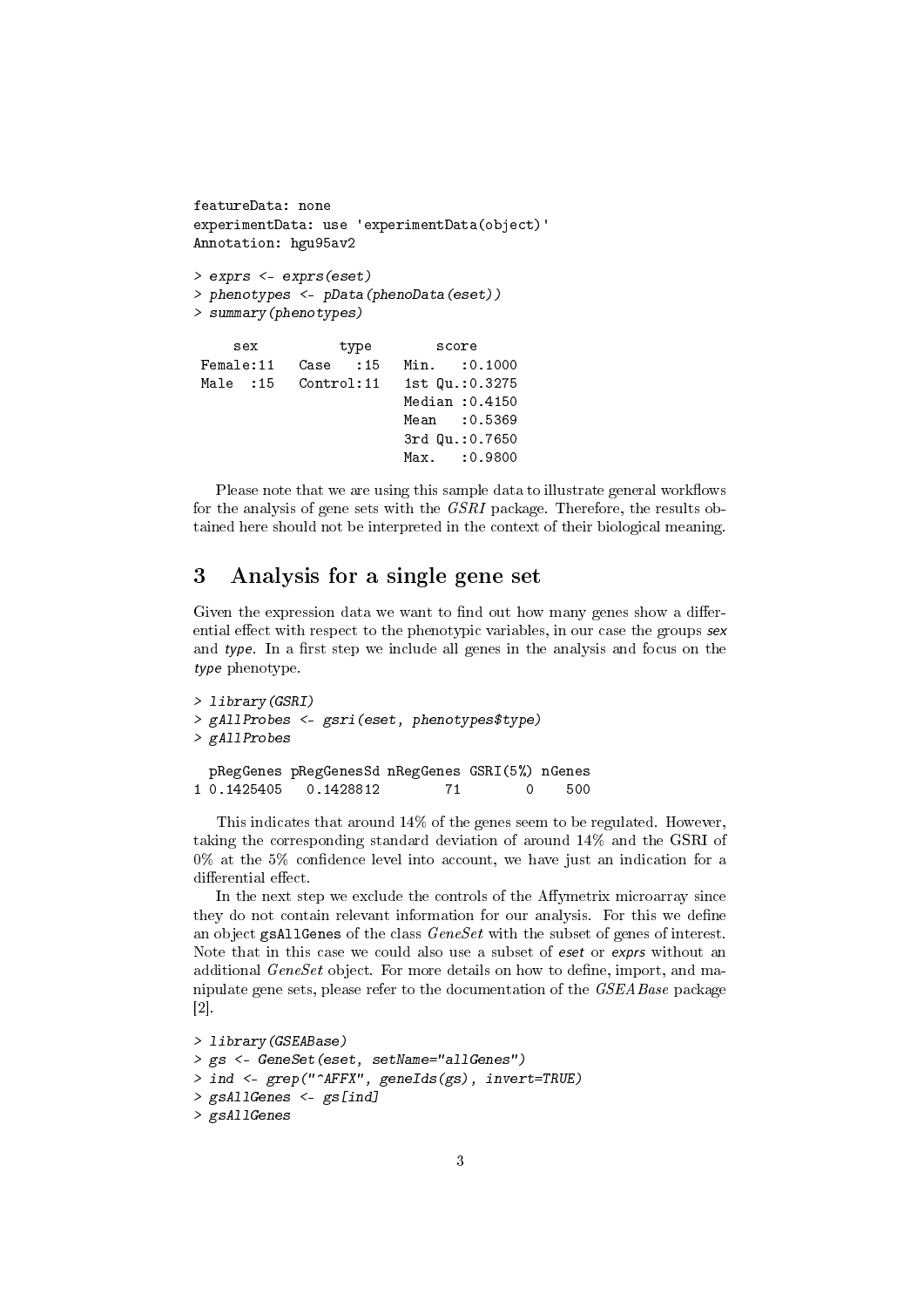```
setName: allGenes
geneIds: 31307_at, 31308_at, ..., 31739_at (total: 433)
geneIdType: Annotation (hgu95av2)
collectionType: ExpressionSet
details: use 'details(object)'
> gAllGenesType <- gsri(eset, phenotypes$type, gsAllGenes, name="allGenesType")
> gAllGenesSex <- gsri(exprs, phenotypes$sex, gsAllGenes, name="allGenesSex")
> gAllGenesType
            pRegGenes pRegGenesSd nRegGenes GSRI(5%) nGenes
allGenesType 0.1626202 0.1386983 70 0 433
> gAllGenesSex
           pRegGenes pRegGenesSd nRegGenes GSRI(5%) nGenes
allGenesSex 0 0.1101468 0 0 433
```
Taking only probes for human genes into acount we explore the effect of the type and sex variable. While the type of disease seems to have a differential effect on the gene expression, the sex of the patient shows no indication to play a role in this example.

The GSEABase package provides methods for importing gene sets from different sources. Here we import a gene set from an .xml file, with genes located on chromosome 17.

```
> gsChr17 <- getBroadSets(system.file("extdata", "c1chr17.xml", package="GSRI"))
> gsChr17
```

```
GeneSetCollection
 names: chr17 (1 total)
 unique identifiers: 32120_at, 40008_at, ..., 36103_at (526 total)
  types in collection:
   geneIdType: SymbolIdentifier (1 total)
    collectionType: BroadCollection (1 total)
> gChr17 <- gsri(eset, phenotypes$type, gsChr17)
> gChr17pRegGenes pRegGenesSd nRegGenes GSRI(5%) nGenes
chr17 0.2398971 0.1387606 2 0.02437104 12
```
### 4 Analysis for multiple gene sets

It is often desirable to perform the GSRI analysis for an experimental data set, comparing several gene sets. This task can be approached with an object of the class GeneSetCollection combining multiple GeneSet objects.

We import five gene sets from a .gmt file and perform the analysis for those with respect to the type variable. Afterwards, we sort the gene sets according to the estimated number and fraction of genes, and export the results as a table to disk. The summary method provides a more detailed overview including the parameters used for the analysis.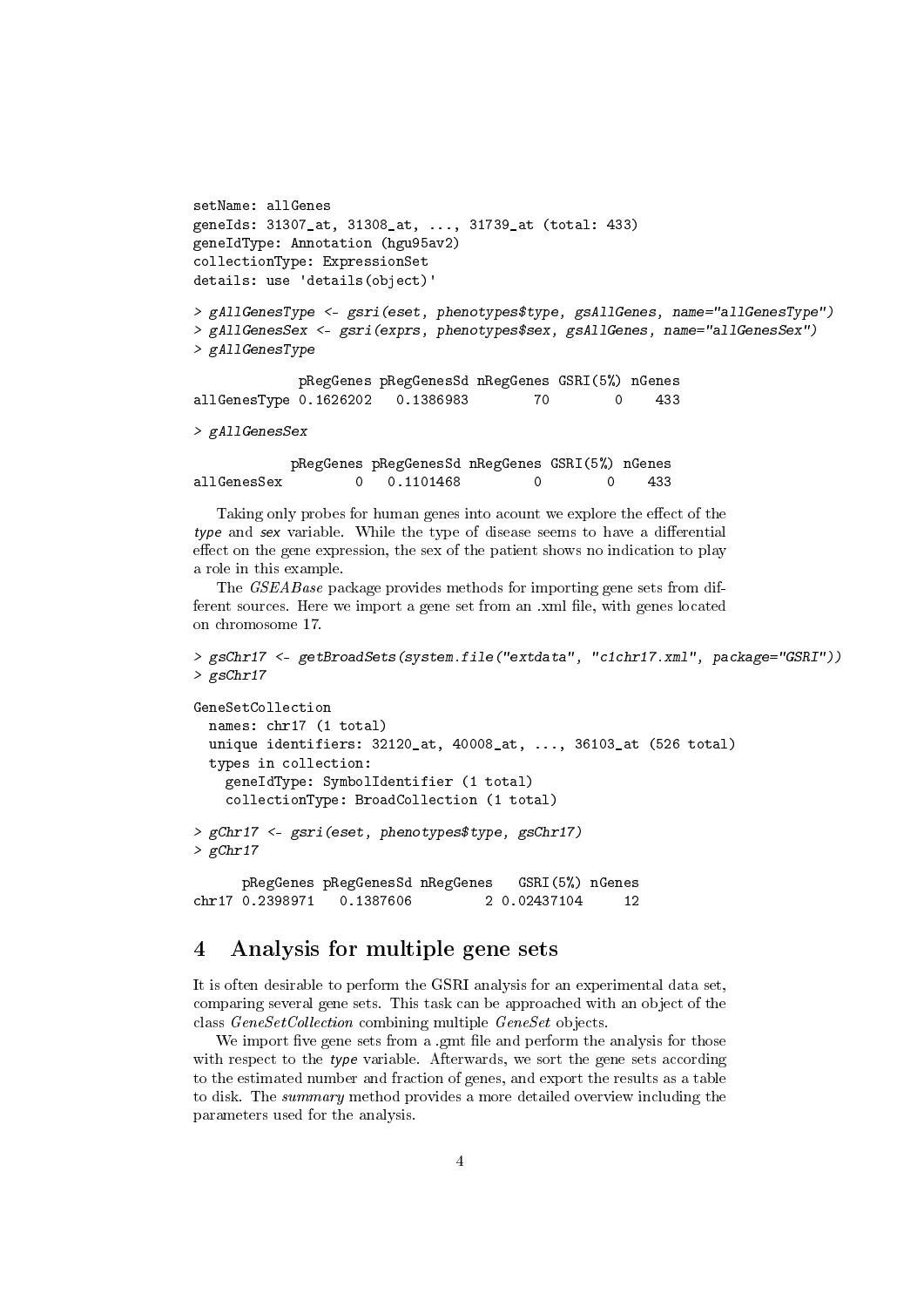```
> gmt <- getGmt(system.file("extdata", "c1c10.gmt", package="GSRI"))
> gCol5 <- gsri(eset, phenotypes$type, gmt)
> gCol5
       pRegGenes pRegGenesSd nRegGenes GSRI(5%) nGenes
chr2 0.0000000 0.1451871 0 0.00000000 24
chr19q13 0.4010159 0.1746595 4 0.09083227 12
chr6 0.4679782 0.1312175 10 0.24046927 23
chr8 0.1126934 0.1742302 1 0.00000000 12
chr9 0.3778584 0.1491297 3 0.13259385 10
> gCol5Sort <- sortGsri(gCol5, c("nRegGenes", "pRegGenes"))
> summary(gCol5Sort)
* Summary of the GSRI analysis for 5 gene sets:
** Results
       pRegGenes pRegGenesSd nRegGenes GSRI(5%) nGenes
chr6 0.4680 0.1312 10 0.2405 23
chr19q13 0.4010 0.1747 4 0.0908 12
chr9 0.3779 0.1491 3 0.1326 10
chr8 0.1127 0.1742 1 0.0000 12
chr2 0.0000 0.1452 0 0.0000 24
** Parameter
nBoot alpha grenander weighting
  100 0.05 TRUE FALSE
> exportFile <- tempfile()
> export(gCol5Sort, exportFile)
```
#### 5 Adaption of statistical tests

As pointed out in the introduction, the GSRI approach is independent of the underlying statistical test. By default a t-test is used to assess the differential effect between two groups. With an F-test an arbitrary number of groups can be used for the analysis, while for two groups it is equivalent to the t-test.

As an example we arbitrarily define three groups based on the score variable indicating the progress of the disease. For this analysis we use the F-test rowF provided with this package.

```
> phenotypes$class <- cut(phenotypes$score, seq(0, 1, length.out=4), label=c("low", "medium")
> summary(phenotypes$class)
```

```
low medium high
    7 8 11
> g3 <- gsri(eset, phenotypes$class, gsChr17, test=rowF)
> g3pRegGenes pRegGenesSd nRegGenes GSRI(5%) nGenes
chr17 0.07862739 0.1329572 0 0 12
```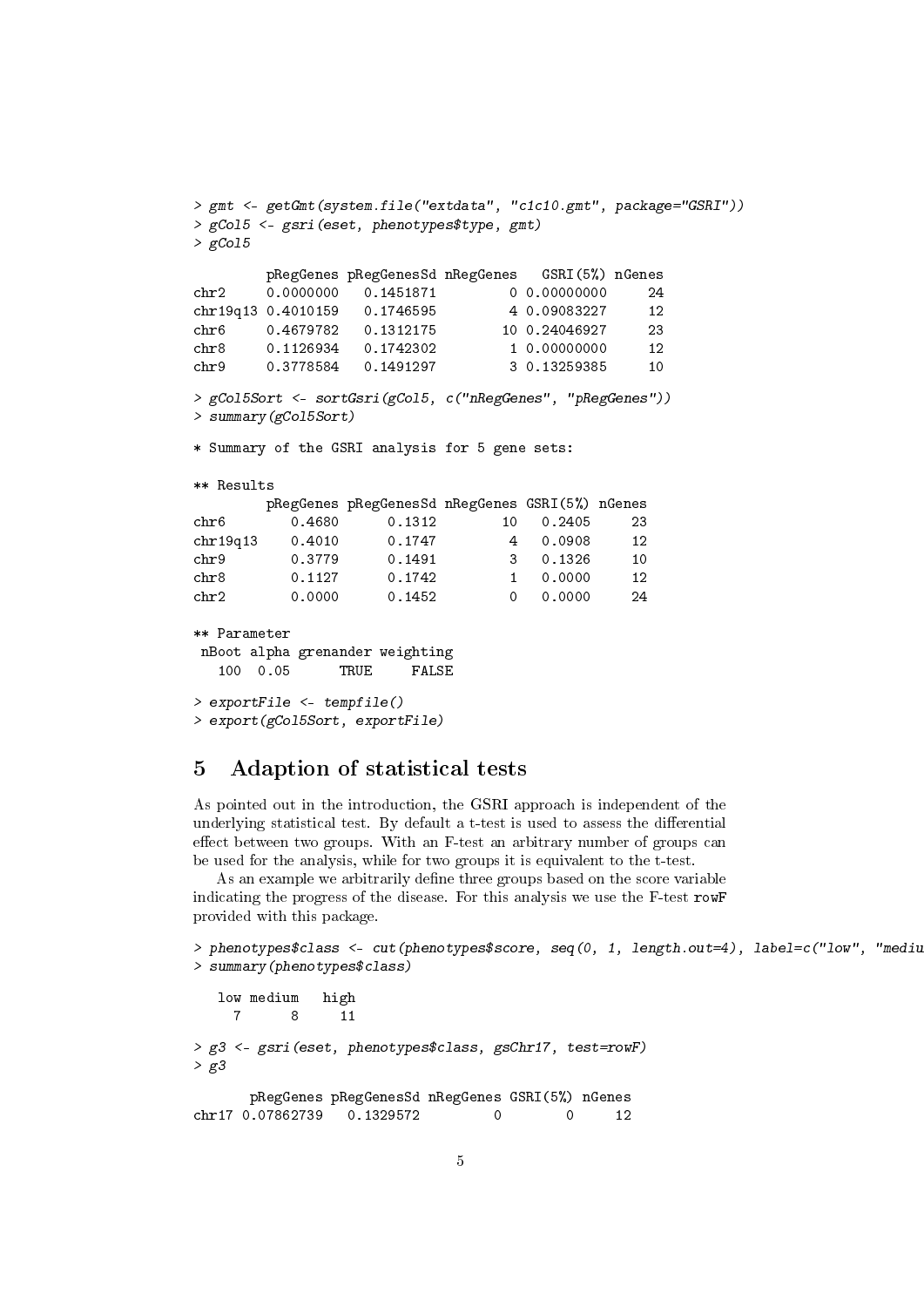The GSRI approach has several parameters that can be changed in order to adapt the analysis. For illustration we rename the gene set, change the number of bootstraps and condence level for the GSRI calculation, and use a classical ECDF instead of the modified Grenander estimator for the cumulative density.

> g3arg2 <- gsri(eset, phenotypes\$class, gsChr17, test=rowF, name="chr17\_2", nBoot=50, alp > g3arg2

pRegGenes pRegGenesSd nRegGenes GSRI(10%) nGenes chr17 2 0.1055541 0.1167119 1 0 12

We can also easily implement our own statistical tests for the GSRI analysis. Next, we want to apply an approach taken by the limma package [\[3\]](#page-8-2) which as an increased power for small sample sizes. The canonical structure of the test function has to be called as function(exprs, groups, id, index, testArgs), with exprs the matrix of expression intensities, groups the factor of groups defining the differential contrast,  $id$  the indices for the genes part of the current gene set, index the indices for the samples in the bootstrapping, and testArgs the list with optional arguments used by the test function.

```
> library(limma)
> limmaTest <- function(exprs, groups, id, index, testArgs) {
+ design <- cbind(offset=1, diff=groups)
+ fit <- lmFit(exprs[ ,index], design)
     fit <- eBayes(fit)
     pval \leftarrow fit\p.value[id,"diff"]
     return(pval)+ }
> g3Limma <- gsri(eset, phenotypes$type, gsChr17, test=limmaTest)
> g3Limma
     pRegGenes pRegGenesSd nRegGenes GSRI(5%) nGenes
chr17 0.2397355 0.1506783 2 0.005084557 12
```
## 6 Visualization

The results of the GSRI analysis can be visualized, showing the empirical cumulative p-values distribution along with the fit of the null distribution  $\rho_0(p)$ as well as the estimated fraction  $\hat{r}$  of significant genes and the GSRI  $\eta$ .

 $> plot(g3)$ 

The plot method has an advanced system in order to customize the plot in different aspects. This allows us to directly adapt nearly any property of the figure. For a detailed description, please refer to the documentation of the *plot* method.

> plot(gCol5, 5, ecdf=list(type="o"), plot=list(xlab="p", main="GSRI results: chr9"), reg=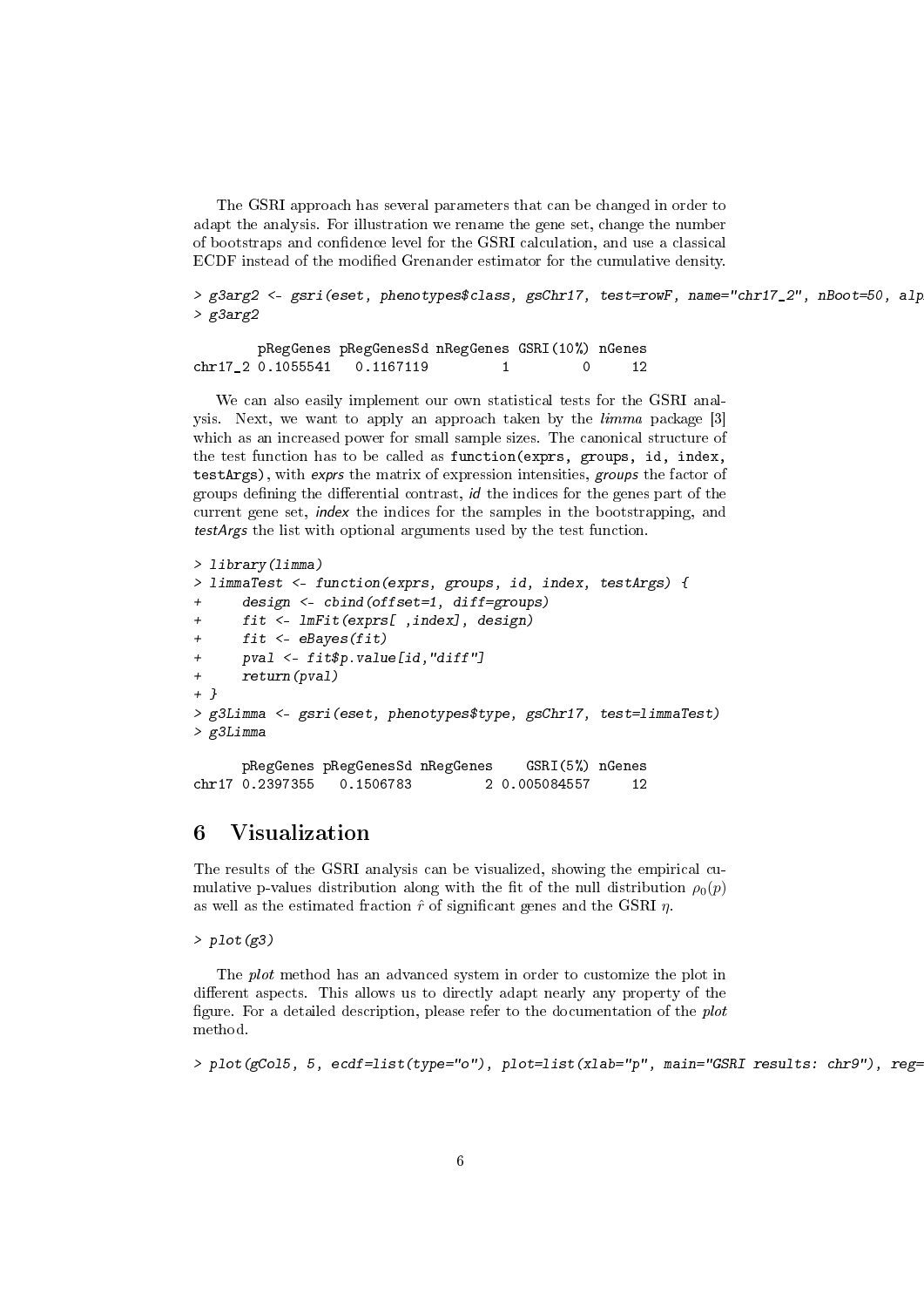

Figure 2: Visualization of GSRI results

# 7 Weighting of genes in gene sets

In contrast to other approaches estimating the degree of regulation, the GSRI package does also allow assign the weighting of each gene in the calculation. Such a step is useful for including additional information in the estimation process, for example the certainty that a gene is part of a gene set.

In the following we use a very simple approach in defining weights for the gene sets based on the Gene Ontology (GO) annotation. For genes with experimental evidence, we assign higher weights than for those without. Please note that the weights used here are defined arbitrarily and more sophisticated approaches can be used in the actual analysis.

```
> library(hgu95av2.db)
> gNames <- rownames(exprs(eset))
> ind <- Lkeys(hgu95av2GO) %in% gNames
> evidence <- factor(toTable(hgu95av2GO)[ind,"Evidence"])
> summary(evidence)
 EXP HDA HEP HMP IBA IC IDA IEA IEP IGI IMP IPI ISA
19 245 4 10 1980 47 2865 2454 55 90 926 745 46
     NAS ND RCA
1001 280 22 7 1137
> 1 <- lapply(gNames, function(name, names, evidence) evidence[names %in% name], gNames, e
> expInd <- sapply(1, function(1) any(1 \frac{\pi}{2}in\frac{\pi}{6} "EXP"))
```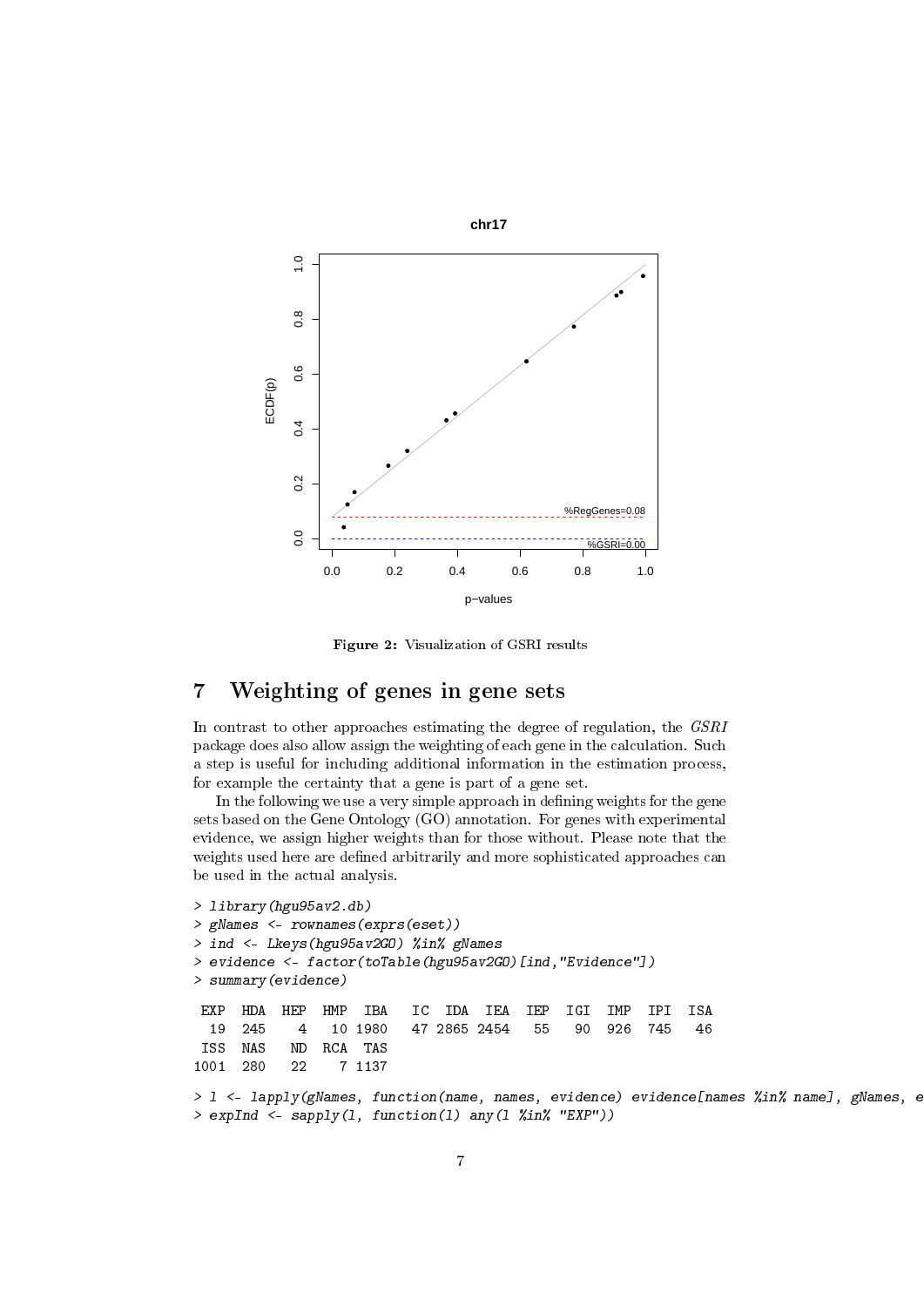

Figure 3: Visualization of GSRI results, with customized parameters.

```
> goWeight <- rep(0.5, length.out=length(expInd))
> goWeight[expInd] <- 1
> gCol5go <- gsri(eset, phenotypes$type, weight=goWeight)
> gCol5go
 pRegGenes pRegGenesSd nRegGenes GSRI(5%) nGenes<br>0.1577182 0.1387006 78 0 500
1 0.1577182 0.1387006 78 0 500
> gCol5go2 <- gsri(eset, phenotypes$type, gmt, weight=goWeight)
> gCol5go2
          pRegGenes pRegGenesSd nRegGenes GSRI(5%) nGenes
chr2 2.220446e-16 0.1324177 0 0.00000000 24
chr19q13 4.864482e-01 0.1922776 5 0.15797867 12
chr6 5.377246e-01 0.1229284 12 0.33381361 23
chr8 1.126934e-01 0.1564964 1 0.00000000 12
chr9 3.778584e-01 0.1621898 3 0.08867302 10
```